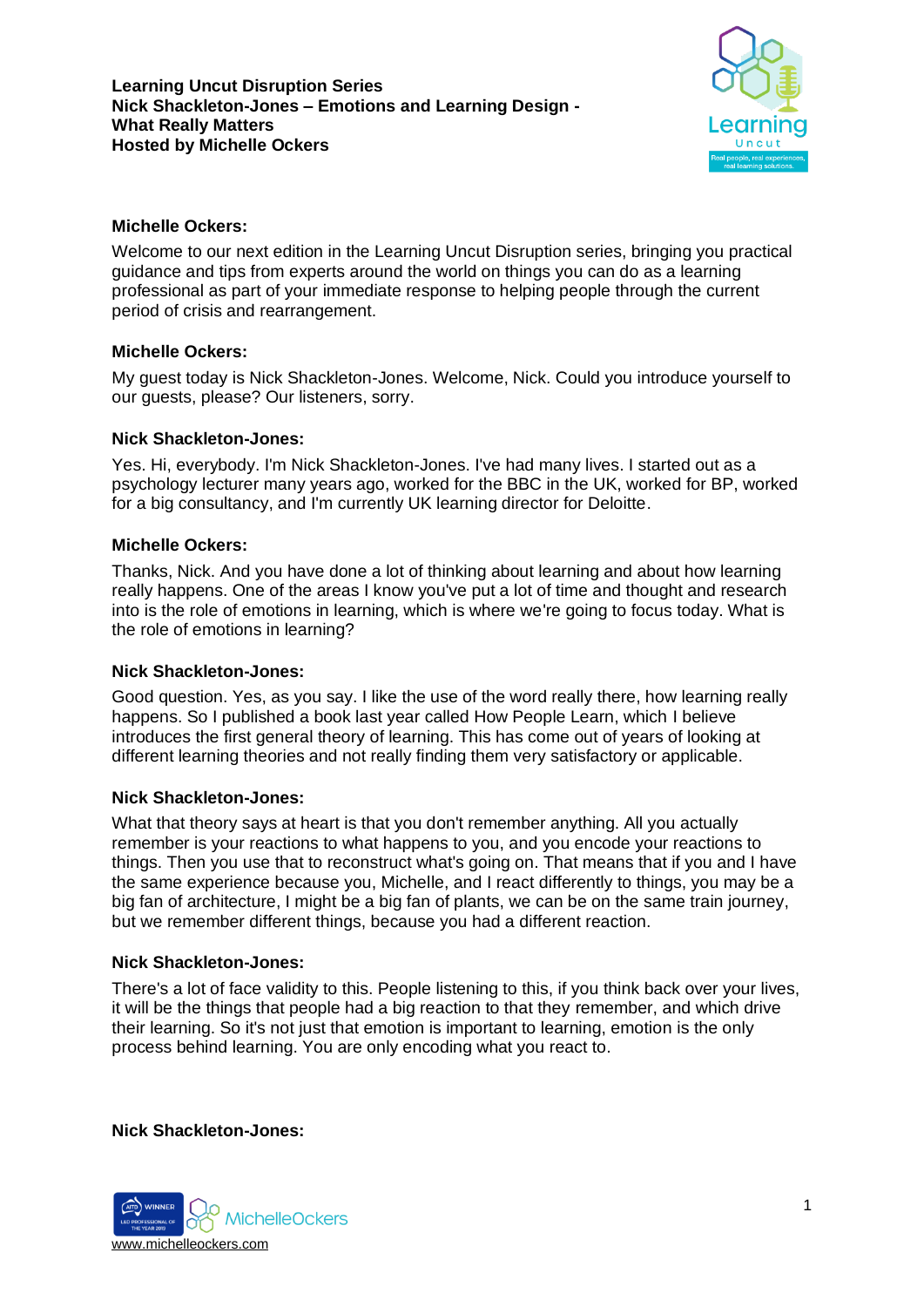So right now, the case in point, one of the cases in point, I'm pretty sure plenty of people will remember this for a long time to come. It's causing a lot of strong emotions in people. What they're remembering is a lot of stuff that they didn't have a reaction to previously.

### **Nick Shackleton-Jones:**

As an example, lots of people are suddenly learning huge amounts about coronavirus. It's made up of proteins and grease and RNA, that they're learning about epidemiology and kind of transfer rates and different strategies. That's because all of a sudden this has become really important to people. They have a reaction to it, and they encode the information.

### **Michelle Ockers:**

Absolutely. You have coined a term, affective context model, for this whole theory of how emotions drive learning. I'll put a link to the show notes to a great little video with some beautiful drawing from yourself on the internet that people can watch to get their heads around this affective context model. So under normal circumstances, what are the implications of this for the work of learning professionals?

### **Nick Shackleton-Jones:**

So I'd like to differentiate education and learning. Learning is a natural process that we've been doing for thousands if not millions of years. Education is a weird set of rituals that we've kind of arrived at in the last few hundred years, don't really bear a lot of relation to learning in its natural state. In fact, they can actually be quite negative.

### **Nick Shackleton-Jones:**

A lot of education is what I would call anxiety-based learning, which means well in the early days the anxiety was that somebody who was going to physically beat you with a stick. Then when we decided that wasn't a great idea, we found new ways to make people anxious like tests. The problem with that is anxiety is an emotion which then drives some encoding information for the test. But what happens as soon as you pass the test? You forget it all. The other problem is that whenever somebody says, "Oh, you need some learning right now," everybody feels anxious. We see this in our businesses as well.

#### **Nick Shackleton-Jones:**

So we should start doing learning and kind of move away from education. The starting point for any kind of learning that we do is really understanding what matters to the person. I guess many of us know this, and we will be doing it for years actually. What do people care about? Because that's what's going to drive their learning. And that has a whole host of practical implications, so a series of processes that me and my teams have been using for decades now, that can make a big difference.

#### **Michelle Ockers:**

So the idea of what matters to the person, let's talk about that for a moment. Because of course, the classic work of andragogy talks about adult learning and relevance. Is this idea of what matters to the person any different from the idea of relevance as presented in the theory around andragogy?

#### **Nick Shackleton-Jones:**

Yes, because what matters is often ... it is emotional. It's affected by nature, and it's deeper than that. I'll give you a sort of practical example. If you've got children, I've got children, and

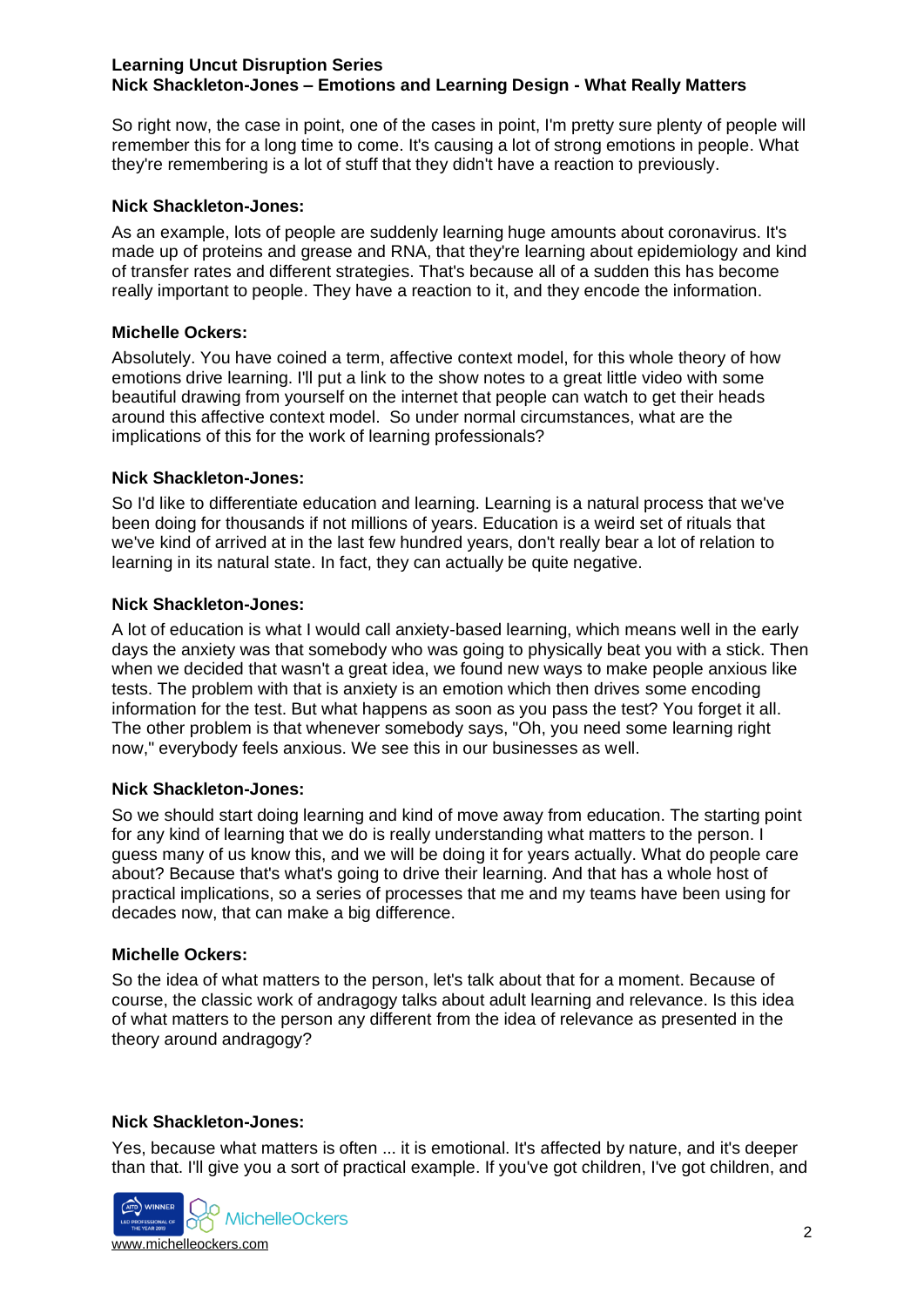it's their first day at school, you might have a sort of performance consulting or an andragogical view on what's relevant to somebody. It might be relevant to know that you need to know your teachers, where your classes are. But what really drives people's learning, what drives my daughter's learning, she's on TikTok all day long, is, "What's cool? How do I fit in?" because that's what really profoundly matters to people.

### **Nick Shackleton-Jones:**

In case that sounds like a trivial example, I've done a lot of work with induction programs. What really matters to people when they join an organization is how to fit in. So they will consume information like [inaudible 00:05:50].

## **Nick Shackleton-Jones:**

One of the most popular things we ever produced is Top 10 Mistakes Not to Make. And you can produce a simple one pager, Top 10 Mistakes to Avoid Making, and people will consume that like nobody's business. Why? Well, you know why. Because that's what matters to people. They don't want to screw up. They want to look good.

## **Michelle Ockers:**

Absolutely. In terms of what matters to someone, the people whose learning we're there to support, real learning, how do we know that? How do we figure that out?

### **Nick Shackleton-Jones:**

Brilliant question. We talk to them, and that's an incredible and revolutionary and radical idea, and almost nobody in learning and education is doing it. In education specifically, you just have a curriculum, right? A bunch of kids turn up in your class. You don't really care what they care about. You may not even know their names. You're just going to blast them with all the content. That's absolutely the worst thing that we can do, and I've seen a lot of it in L&D, adopting that educational model where we just say, "Here's the PowerPoint. You're all going to sit still, listen to this stuff. We'll have a test at the end."

## **Nick Shackleton-Jones:**

The right way to go about learning design is to actually start ... well, we can call it usercentered design if you'd prefer, but actually take the time to understand what tasks are people doing, the kind of process that Cathy Moore is doing great in the US. But also, I would add to that, what do they really care about? What are their top 20 concerns?

#### **Nick Shackleton-Jones:**

If somebody says to you, they've done a learning needs analysis, I would say to them, "Okay, what are your audience's top 20 tasks? What are their top 20 concerns?" And if they don't know the answer to that question, they haven't done the right analysis. So our starting point should not be a curriculum. It should not be a list of topics. It should be what really matters to this audience or even to this individual, and then what's going to be the appropriate resource or experience that we should deliver for them?

#### **Michelle Ockers:**

Okay. This might seem like an obvious question, but I do want to check in on this. Would it be fair to say that people would be in a heightened state of anxiety, potentially fear with just the shifts we've had to make really quickly in the world of work in response to the COVID-19 outbreak?

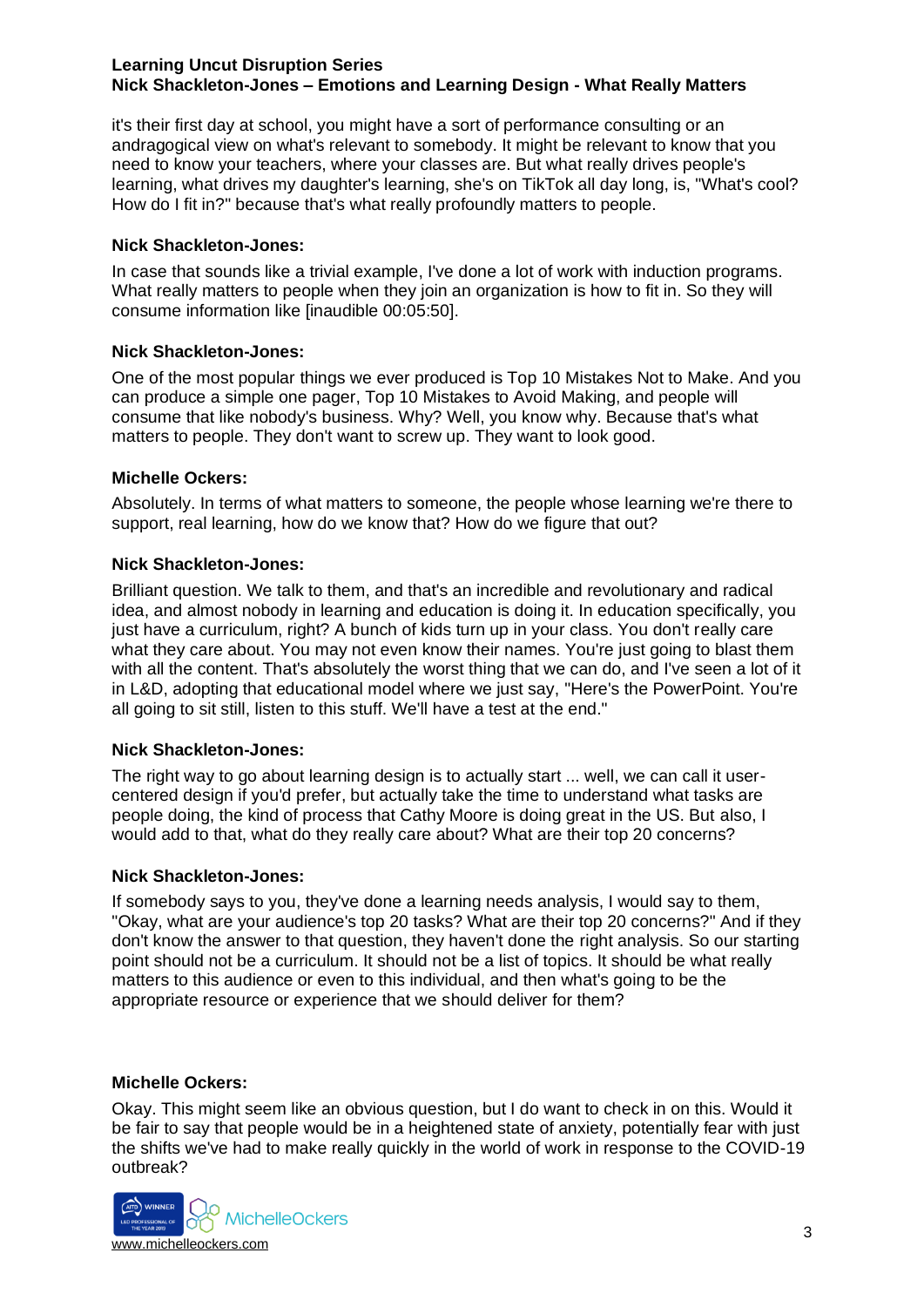# **Nick Shackleton-Jones:**

Absolutely, and it's a good prompt, because right now I'm knee-deep in lots of conversations about what are we going to do with our learning. I think the bad kind of conversation is, "How are we going to take all the stuff that you were doing before and do it online?" That's not a great starting point.

# **Nick Shackleton-Jones:**

A better conversation is, "What do people really care about right now? If we don't know the answer to that, how do we find out?" So probably they care about, "How do I use all these different bits of technology?" Probably they're going to start to feel quite lonely and isolated as they start to work from home more. Probably they're worried about juggling childcare and other responsibilities. If we can create simple practical resources, resources not courses was a mantra I introduced a while back, resources that will help them with the things that they care about, they will thank us.

# **Nick Shackleton-Jones:**

The other thing I would say, just a piece of practical advice, is coaching conversations. Coaching has been consistently, I guess it's the same for you Michelle, popular throughout the entirety of my career. Why? Because you've got somebody on the other end of the line. He's not just battering you with content, but actually cares about you and your problems, is going to talk to you about them. So coaching conversations would be a great starting point.

# **Michelle Ockers:**

What's the role of social learning or peer-to-peer learning right now? Is that more important than ever because of the enforced physical isolation that many people are having to go through?

## **Nick Shackleton-Jones:**

I think so. I worked with many organizations, including organizations like the Red Cross and the United Nations. When we talk to leaders who are being literally shot at on a daily basis, they are not going to be dipping in and out of the [ALMS 00:09:41] and completing early learning modules. We set up WhatsApp groups, because often who they want to hear from are fellow problem solvers, people in a similar situation facing similar challenges. They're quite happy if you can set up and facilitate social groups to learn from each other and to share what they're doing.

## **Michelle Ockers:**

Absolutely. So what if anything should learning professionals be doing differently right now and into the foreseeable future from what you think they typically usually do?

## **Nick Shackleton-Jones:**

Well, I guess we always obsess a little bit over technology. But now I think I would say, is to avoid falling into the pitfall of just thinking, "What if we put all our courses online? And let's just set up loads of Skype meetings or whatever and use the same pathway [inaudible 00:10:29]." Now is the time to actually pause and be user-centered. Really kind of focus in on right now what would be most helpful for people, because that's what's driving their learning right now, all of the anxieties, all of the problems that they're facing. How can we catalogue those, and how can we provide resources or experiences that are actually going to help them with the challenges that they're facing right now?

## **Michelle Ockers:**

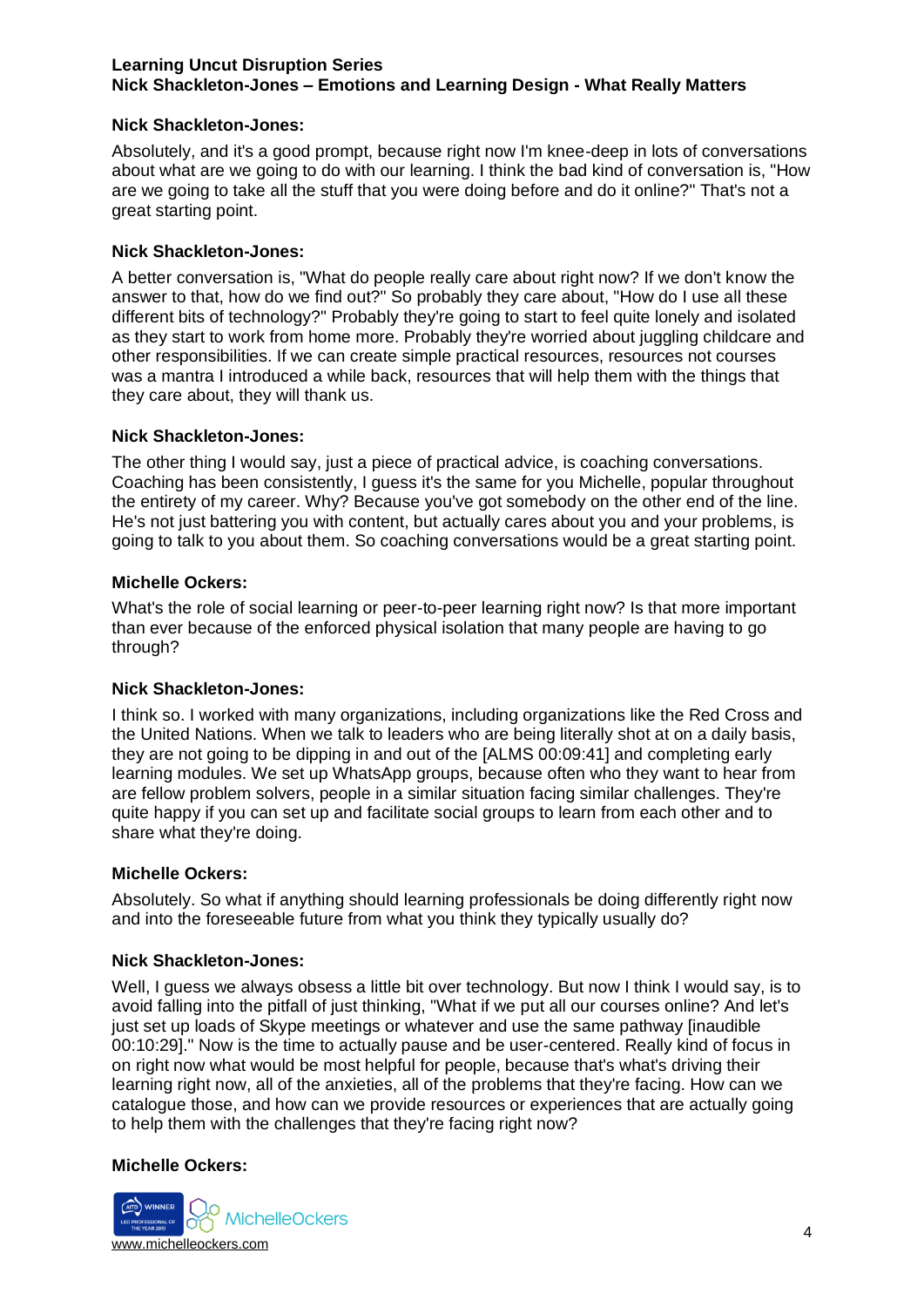So is there anything else you would suggest to people, to learning professionals, right now that they should not be doing?

### **Nick Shackleton-Jones:**

Content dumping is never a good thing to do, especially not right now. So just kind of pushing more and more of this, the kind of the standard content they have out there using different channels. I think that's just kind of education, it's not learning. So I think we should avoid that.

### **Michelle Ockers:**

Okay. Is there anything else you'd like to share that I haven't asked you about? I know you have a wealth of experience and practical ideas on other topics as well. We'd started talking about emotions and the role of emotions in learning. Is there anything you'd like to elaborate in that area or any other topics that you think are really pertinent right now that you'd like to take the opportunity to talk about?

### **Nick Shackleton-Jones:**

I think we've covered the most important things. All of the stuff that I've talked about, it sounds like self-promotion. It really isn't. I'm just big on ideas and sharing ideas. All of the stuff that I talked about is public domain. I've put together a process, 5Di, which is usercentered design process, I think one of only a couple of user-centered design processes. That's all out there as well. There's stuff about how to run focus groups. I probably also published a bunch of stuff on good ways to use technology as well. But of course, there's lots of that out there. I think there's almost too much at the moment. As I say, I would look for a content which is around user-centered design and uses of technology, which are going to really help people rather than kind of [inaudible 00:12:31].

#### **Michelle Ockers:**

Excellent. Thank you, Nick. We'll put a link to your LinkedIn profile in the show notes, plus some of those other resources that you've mentioned, because I know people want to dig a little bit further. Really appreciate you taking time to talk about this important topic today. Thank you.

## **Nick Shackleton-Jones:**

Thanks, Michelle. Good luck, everyone.

## *About Michelle Ockers*

*Michelle Ockers works with business and learning leaders to realise the untapped potential of learning in organisations. She is an organisational learning strategist and modern workplace learning practitioner. Michelle works with organisations to develop and implement transformative organisational learning strategy, and to build the capability of their learning team. She delivers keynotes, workshops and webinars for learning and broader professional or workforce groups at both public and in-house events. Michelle also mentors learning professionals at all career stages on career planning and professional development.*